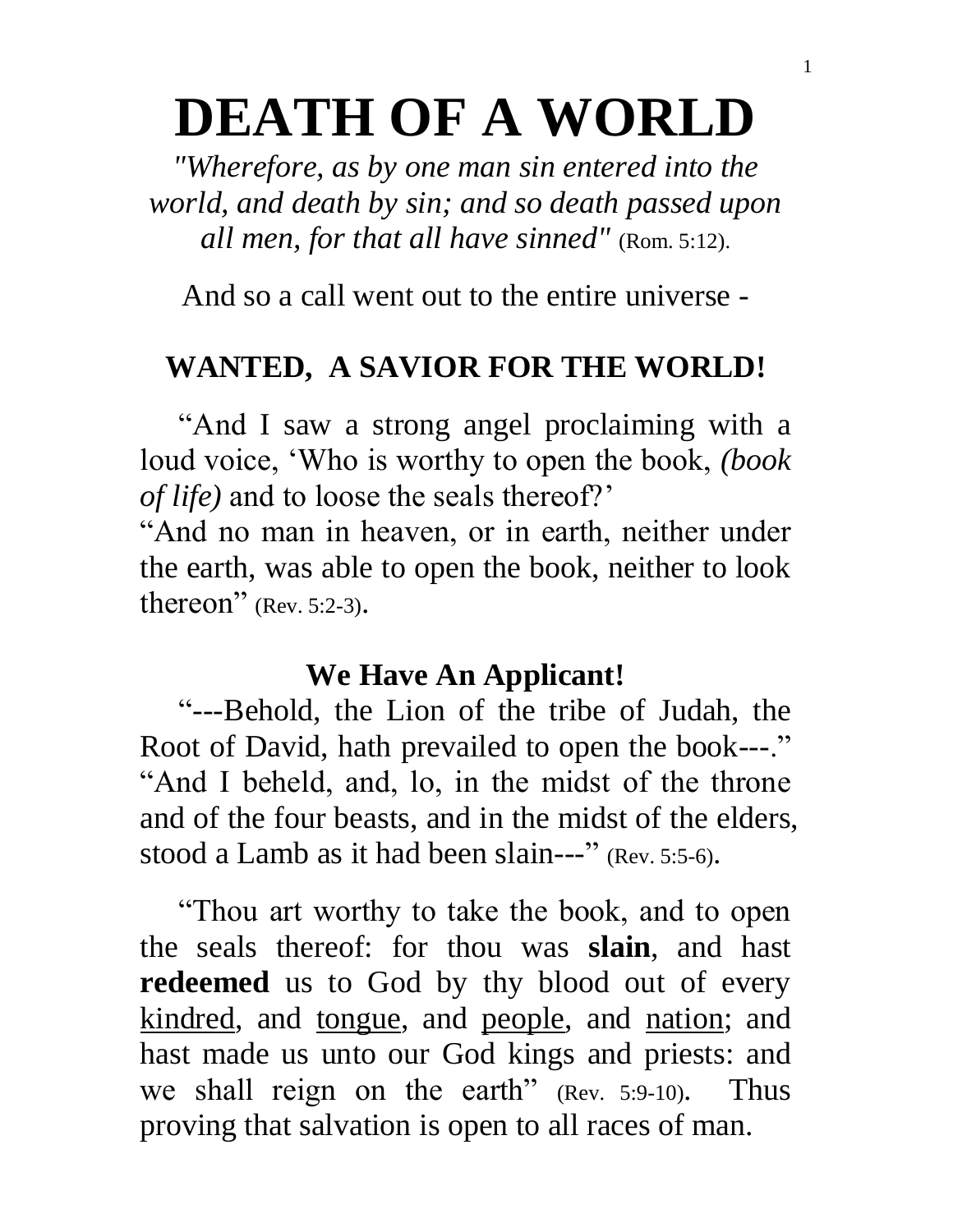#### **Problem Solved? Well, not quite.**

 Why is redemption necessary? Mankind, in all his pride, self-assurance and arrogance, just doesn't seem to understand his condition. How can you help a dying man if he doesn't know that what he is doing is killing him? The result of sin is death, but man does not recognize sin.

## **There Is A Need.**

 Needed is a means by which man can recognize sin for what it really is, something to *shock* mankind into emptying his cup of arrogance and pride, so that it can be filled with the truth of God. What matters is what God thinks of you, not what you think of God, yourself or even what you believe.

 The Bible tells us very plainly exactly what sin is in I John 3:4, "... sin is the transgression of the law." If you break God's law you have sinned and are under the penalty of the second death (Rev. 20:14- 15). And Romans 3:10 tells us "...There is none righteous, no, not one, " and in 5:12 we read "For all have sinned" So, all mankind stands guilty and under the penalty of the second death to be cast into the lake of fire.

## **The deceptiveness of sin.**

 There is a certain mushroom called "*Amanita Verna*, " which is sometimes referred to as the destroying angel. It's the cause of many mushroom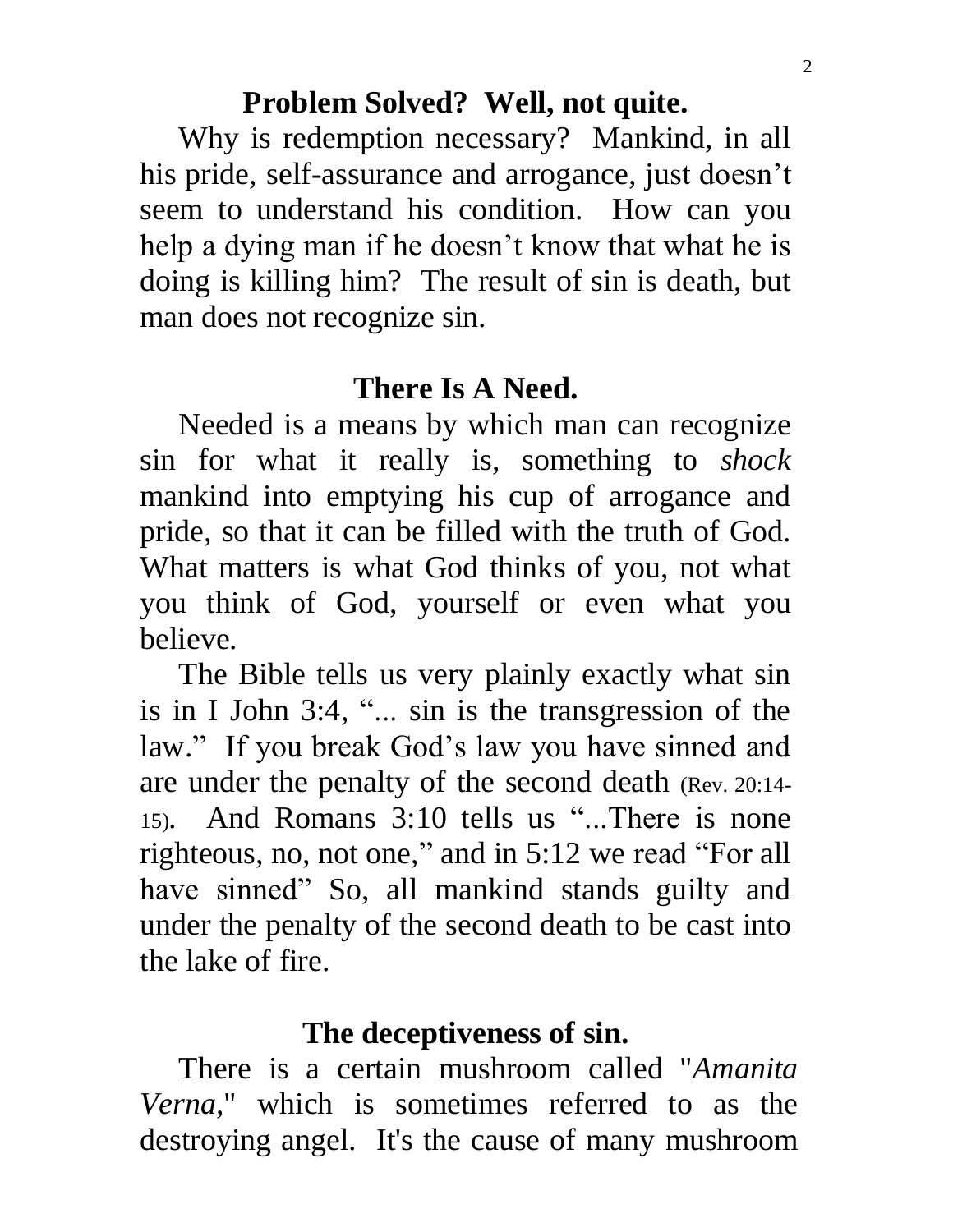hunters death as it's often confused with eatable types. Because symptoms are slow in coming, once consumed and into your system little can be done to save you. Some who have eaten them, even while dying, have commented about their delicious flavor.

 Wouldn't this be an apt parallel to what sin does to an unsuspecting mankind, specially if they don't know or understand the consequences of sin.

### **Why the law?**

 God revealed the law to us to help us recognize sin for the poison it is. The law cannot save and was never meant to, but it does show us the hopeless condition we're in without a savior. Paul explains: "What shall we say then? Is the law sin? God forbid. Nay, I had not known sin, but by the law" (Rom. 7:7). Listen to what James tells us about ourselves: "For whosoever shall keep the whole law, and yet offend in one point, he is guilty of all" (James 2:10). But don't be deceived; the problem is not the law, but man.

## **Other functions of the law.**

 Although obedience to the law is not what saves a person, it is a guide to a better more successful way of life. Listen to what David says about God's law in Psalms 119:98-100:

98 "Thou through thy commandments hast made me wiser than mine enemies: for they are ever with me.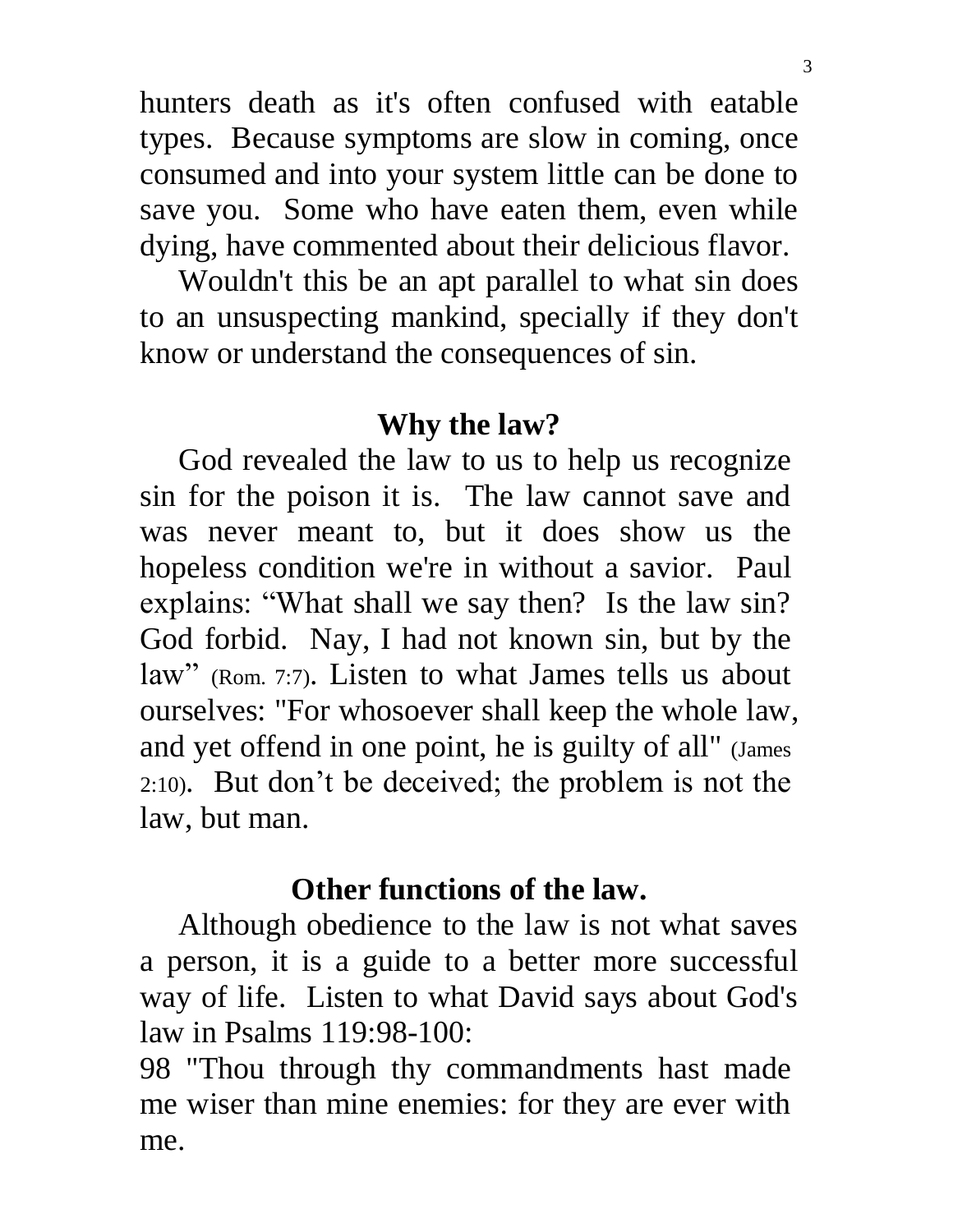99 "I have more understanding than all my teachers: for thy testimonies are my meditation.

100 "I understand more than the ancients, because I keep thy precepts.

And in verses 104 &105 he adds:

"Through thy precepts I get understanding: therefore I hate every false way. "Thy word is a lamp unto my feet, and a light unto my path."

 Maybe we should take a closer look at this law that so describes and defines this terrible poison that is killing the whole world. We can read a brief summary in Exodus 20:3-17.

# **Thus, the law was codified, summarized and given to man as a tool with blessings.**

1. "Thou shall have no other gods before me.

2. "Thou shall not make unto thee any graven image, or any likeness of any thing that is in heaven above, or that is in the earth beneath, or that is in the water under the earth: "Thou shall not bow down thyself to them, nor serve them: for I the LORD thy God am a jealous God, visiting the iniquity of the fathers upon the children unto the third and fourth generation of them that hate me;

"And showing mercy unto thousands of them that love me, and keep my commandments.

3. "Thou shall not take the name of the LORD thy God in vain; for the LORD will not hold him guiltless that takes his name in vain.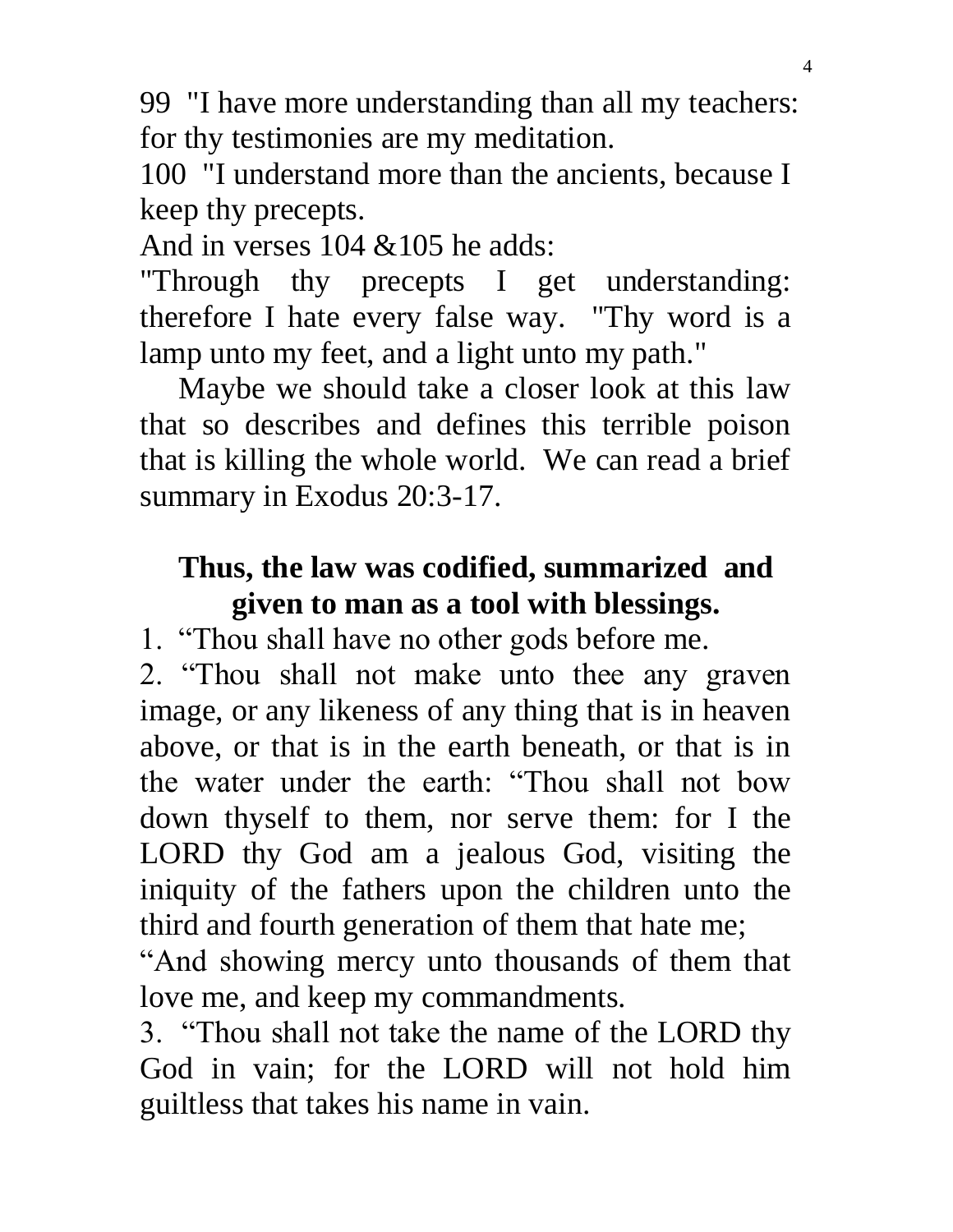4. "Remember the Sabbath day, to keep it holy. Six days shall thou labor, and do all thy work:

"But the seventh day is the Sabbath of the LORD thy God: in it thou shall not do any work, thou, nor thy son, nor thy daughter, thy manservant, nor thy maidservant, nor thy cattle, nor thy stranger that is within thy gates:

 "For in six days the LORD made heaven and earth, the sea, and all that in them is, and rested the seventh day: wherefore the LORD blessed the Sabbath day, and hallowed it.

5. "Honor thy father and thy mother: that thy days may be long upon the land which the LORD thy God gives thee.

6. "Thou shall not kill (murder).

7. "Thou shall not commit adultery (I Cor. 6:18).

8. "Thou shall not steal.

9. "Thou shall not bear false witness against thy neighbor (specially gossip).

10. "Thou shall not covet thy neighbor's house, thou shall not covet thy neighbor's wife, nor his manservant, nor his maidservant, nor his ox, nor his ass, nor any thing that is thy neighbor's."

## **Man's Desperate Condition – Guilty!**

 In reviewing these laws of God is there anyone who can claim innocence? Can we now understand why this world is headed for total destruction, and we along with it?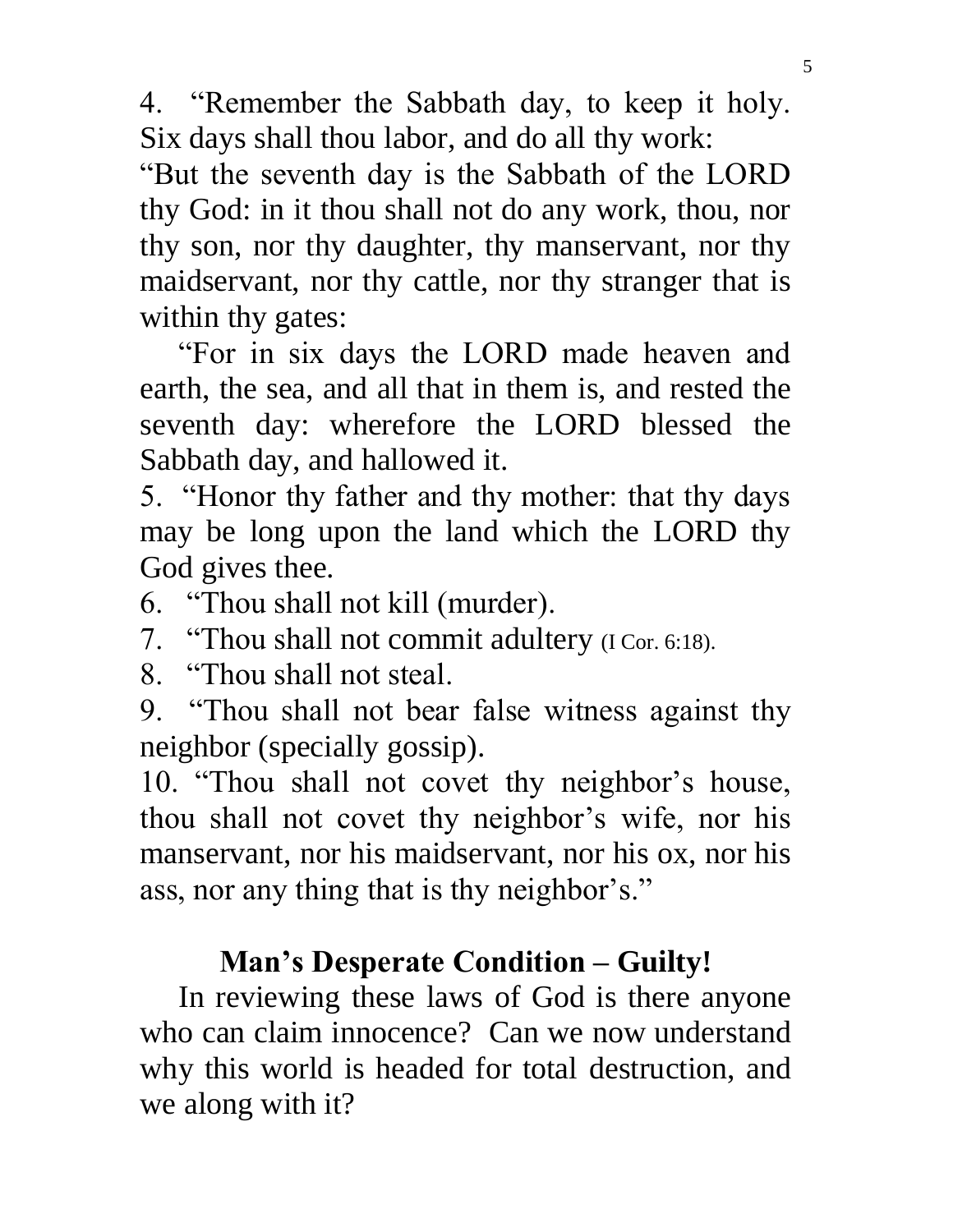There is good news for those who realize their condition for we read:

 "The people that walked in darkness have seen a great light: they that dwell in the land of the shadow of death, upon them hath the light shined" (Isa. 9:2; Matt. 4:16).

 "For unto us a child is born, unto us a son is given: and the government shall be upon his shoulder: and his name shall be called Wonderful, Counselor, The mighty God, The everlasting Father, The Prince of Peace" (Isa. 9:6).

 He is the Lamb of God, which takes away the sin of the world (John 1:29).

 "For by grace are ye saved through faith; and that not of yourselves: it is the gift of God: Not of works, lest any man should boast. For we are his workmanship, created in Christ Jesus unto good works, which God hath before ordained that we should walk in them" (Eph. 2:8-10). Even when we were dead in sins, (He) "... quickened us together with Christ" (Eph. 2:5).

 Now the mystery described in Collisions I:26-27 has been opened to our understand.

"Even the mystery which hath been hid from ages and from generations, but now is made manifest to his saints: "To whom God would make known what is the riches of the glory of this **mystery** among the Gentiles; **which is Christ in you,** the hope of glory." (See also Rom. 16:25-26; I Cor. 2:7).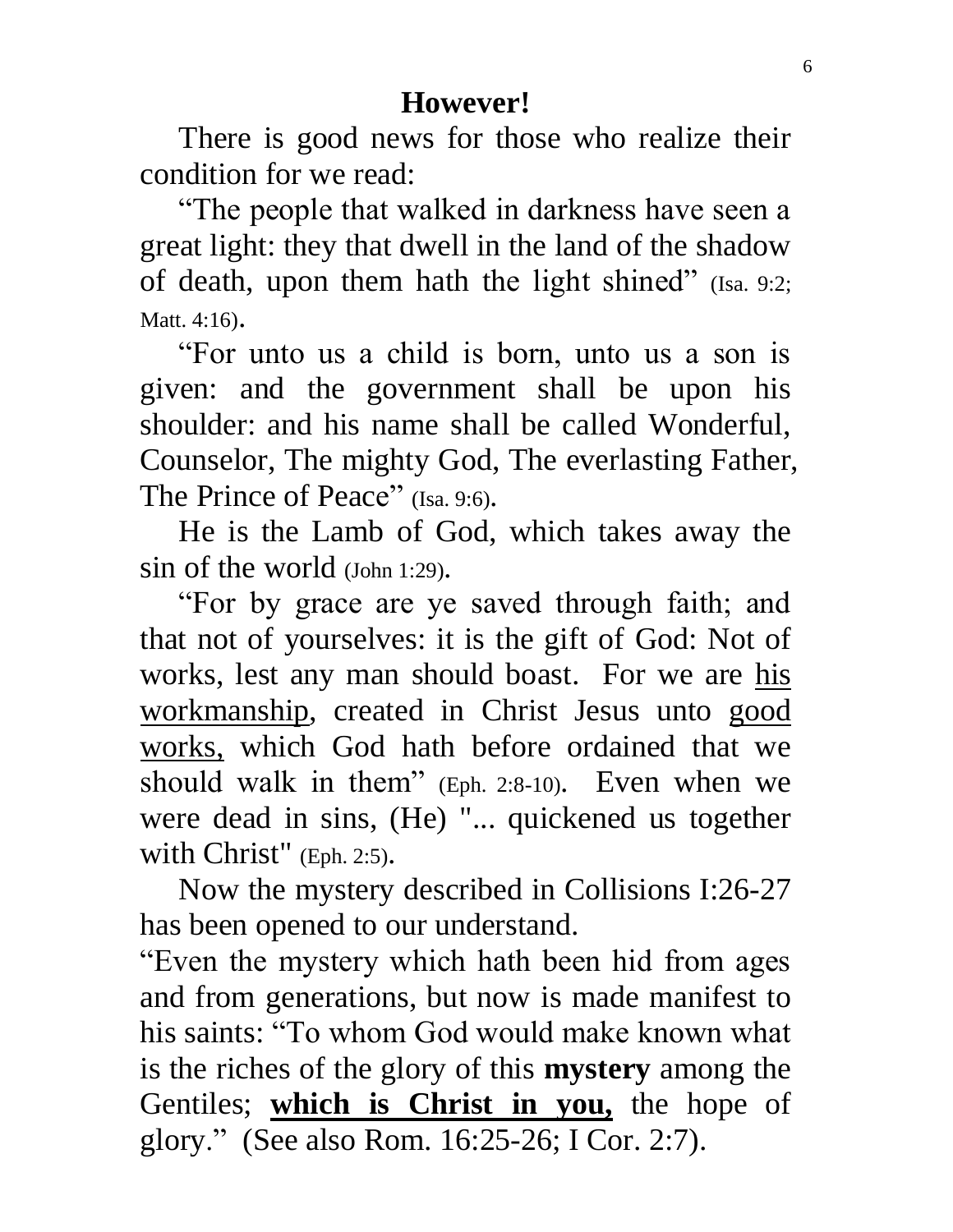No need to wear tassels to remind us of God's laws if Christ is in you, because the law is now in our hearts and our mind, (the new covenant, Jer. 31:33, Heb. 8:10). We know this is true because Jesus prayed the Father for it to be so.

# **The Greatest Prayer Ever Spoken On Behalf Of Mankind!**

 "Jesus spoke these things; and lifting up His eyes to heaven, He said, Father, the hour has come; glorify Your Son, that the Son may glorify You,

2 "Even as You gave Him authority over all flesh, that to all whom You have given Him, He may give eternal life.

3 "This is eternal life, that they may know You, the only true God, and Jesus Christ whom You have sent.

4 "I glorified You on the earth, having accomplished the work which You have given Me to do.

5 "Now, Father, glorify Me together with Yourself, with the glory which I had with You before the world was.

6 "I have manifested Your name to the men whom You gave Me out of the world; they were Yours and You gave them to Me, and they have kept Your word.

7 "Now they have come to know that everything You have given Me is from You;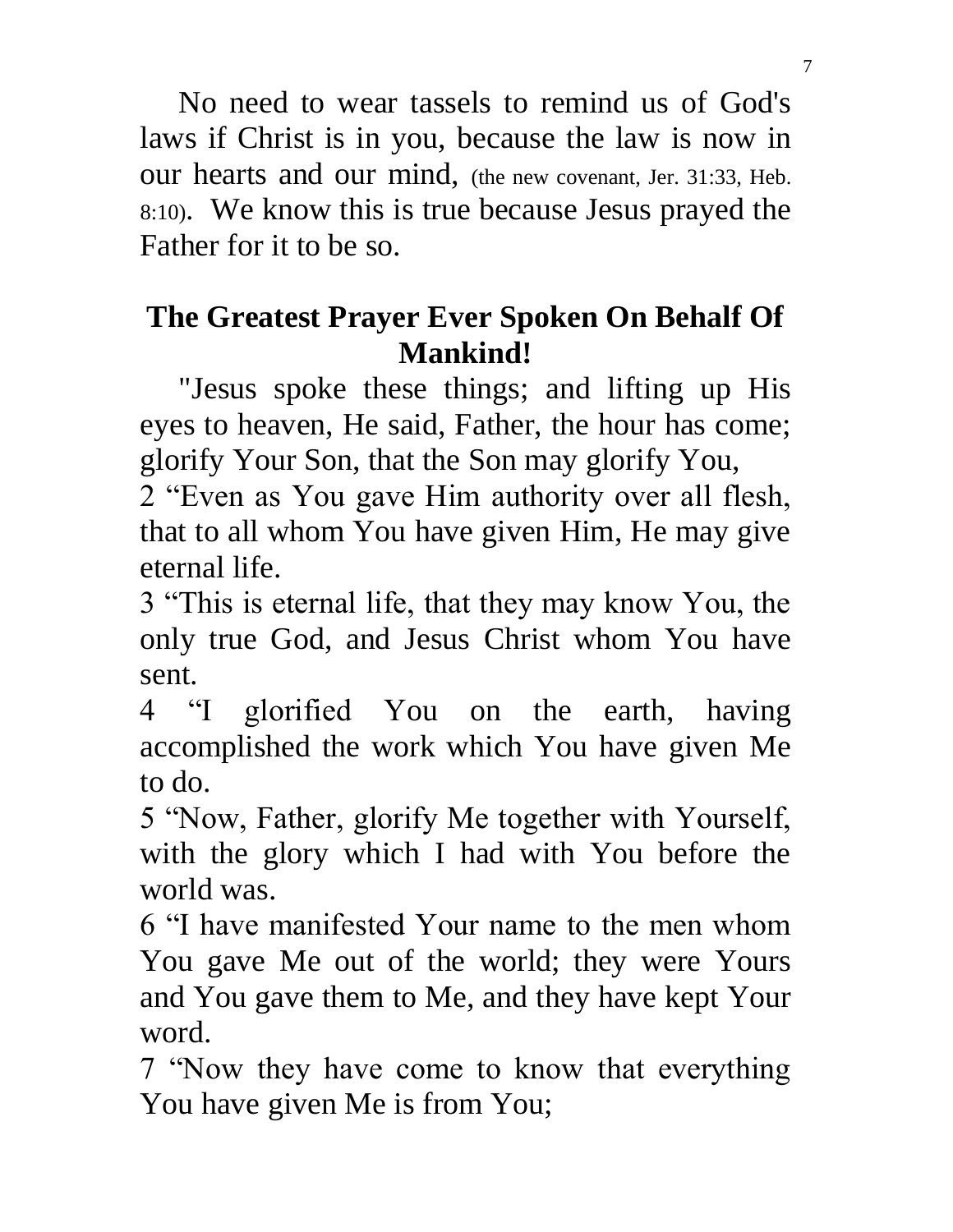8 "For the words which You gave Me I have given to them; and they received them and truly understood that I came forth from You, and they believed that You sent Me.

9 "I ask on their behalf; I do not ask on behalf of the world, but of those whom You have given Me; for they are Yours;

10 "and all things that are Mine are Yours, and Yours are Mine; and I have been glorified in them.

11 "I am no longer in the world; and yet they themselves are in the world, and I come to You. Holy Father, keep them in Your name, the name which You have given Me, that they may be one even as We are.

12 "While I was with them, I was keeping them in Your name which You have given Me; and I guarded them and not one of them perished but the son of perdition, so that the Scripture would be fulfilled.

13 "But now I come to You; and these things I speak in the world so that they may have My joy made full in themselves.

14 "I have given them Your word; and the world has hated them, because they are not of the world, even as I am not of the world.

15 "I do not ask You to take them out of the world, but to keep them from the evil one.

16 "They are not of the world, even as I am not of the world.

17 "Sanctify them in the truth; Your word is truth.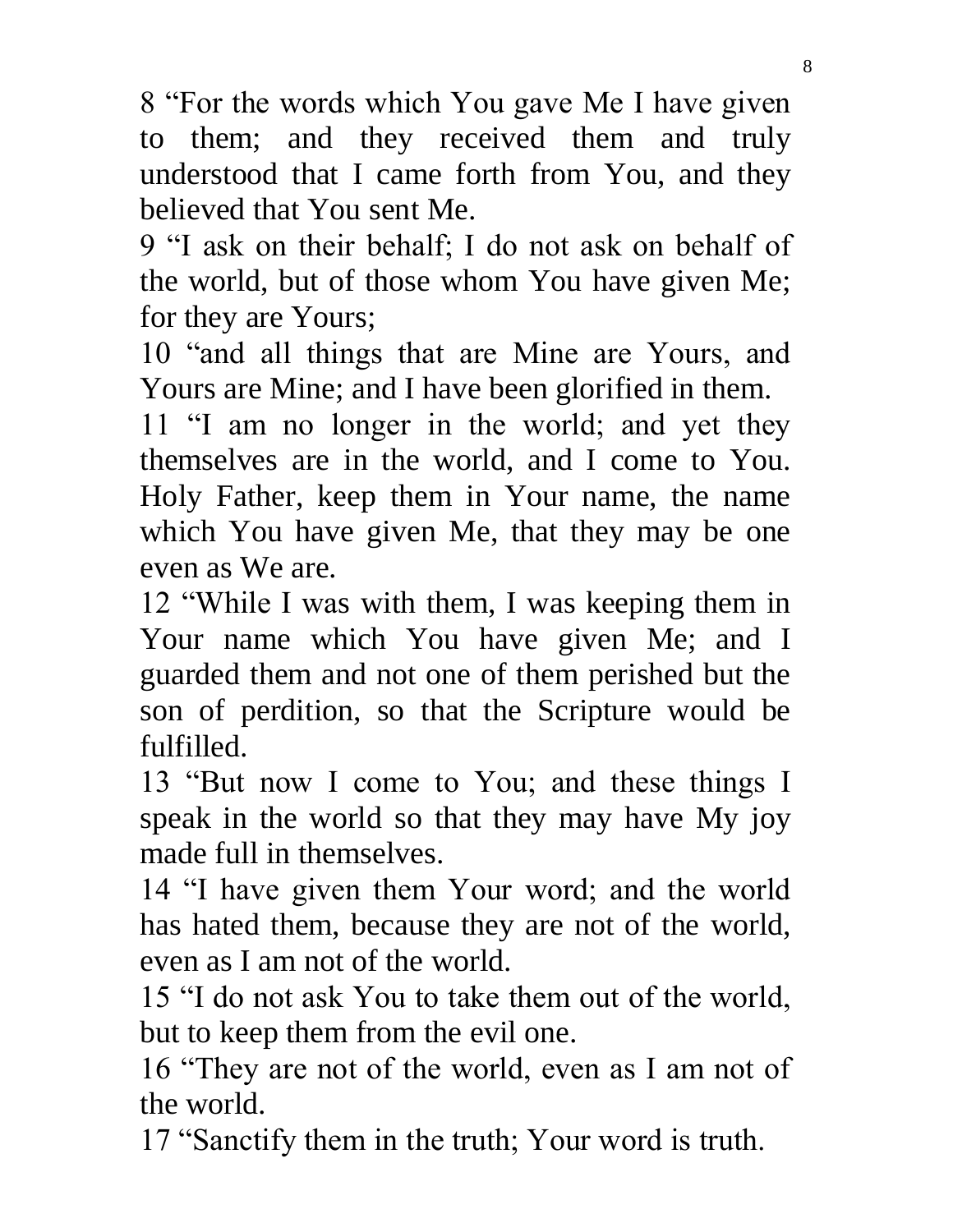18 "As You sent Me into the world, I also have sent them into the world.

19 "For their sakes I sanctify Myself, that they themselves also may be sanctified in truth.

20 "I do not ask on behalf of these alone, but for those also who believe in Me through their word;

21 "That they may all be one; even as You, Father, are in Me and I in You, that they also may be in Us, so that the world may believe that You sent Me.

22 "Their Future Glory "The glory which You have given Me I have given to them, that they may be one, just as We are one;

23 "I in them and You in Me, that they may be perfected in unity, so that the world may know that You sent Me, and loved them, even as You have loved Me.

24 "Father, I desire that they also, whom You have given Me, be with Me where I am, so that they may see My glory which You have given Me, for You loved Me before the foundation of the world.

25 "O righteous Father, although the world has not known You, yet I have known You; and these have known that You sent Me;

26 "And I have made Your name known to them, and will make it known, so that the love with which You loved Me may be in them, and I in them" (John 17:1-26 NASU).

 One can't study this prayer enough, there is so much revealed in it for our understanding!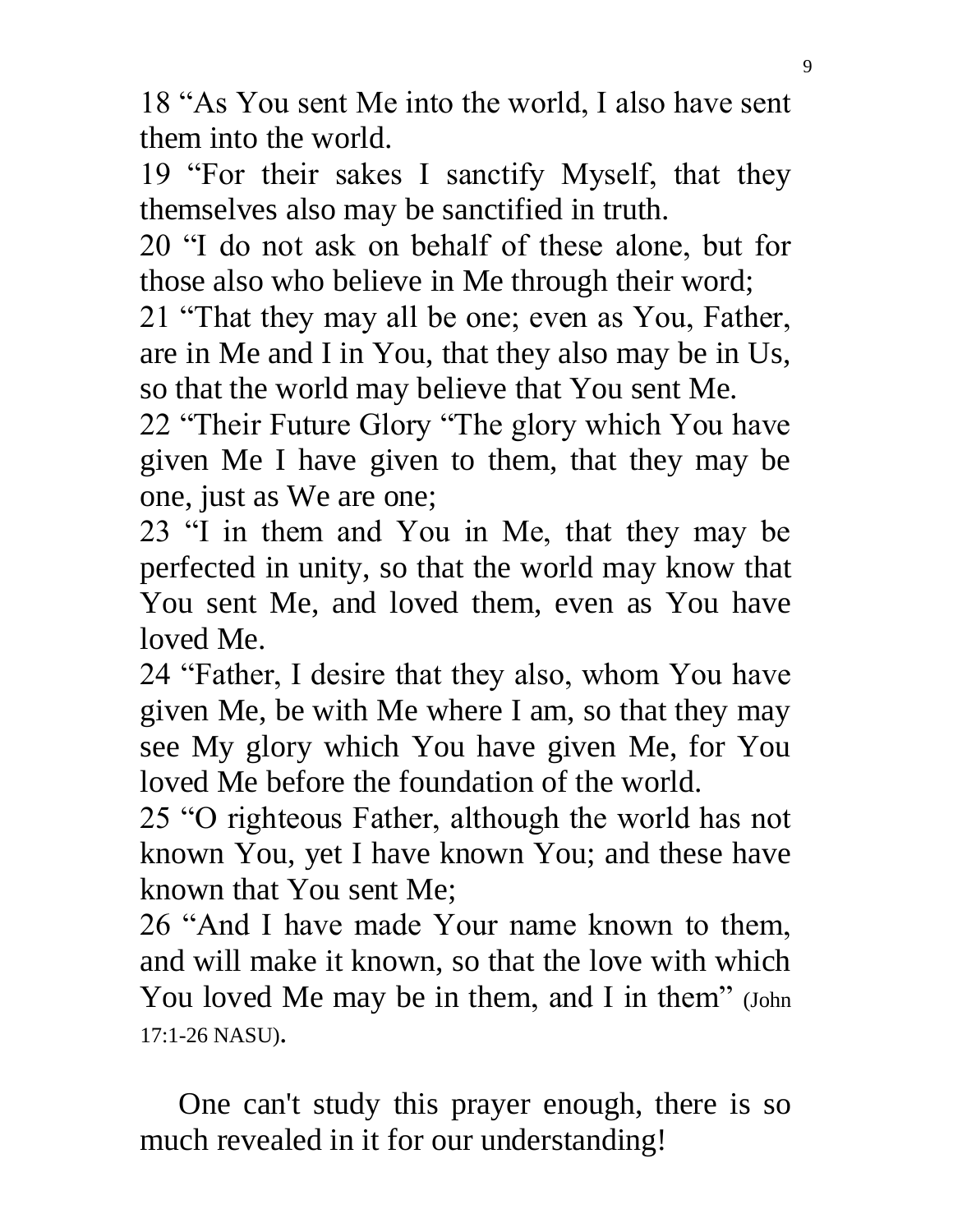## **How Now Should We Live?**

 So let us consider our journey, where we were, where we are, and where we will be.

 (For) "we had the sentence of death in ourselves that we should not trust in ourselves, but in God which raises the dead: "Who delivered us from so great a death, and doth deliver: in whom we trust that he will yet deliver us" (II Cor. 1:9-10).

"Wherefore, my beloved, as ye have always obeyed, not as in my presence only, but now much more in my absence, work out your own salvation with fear and trembling" (Phil. 2:12). Paul is not here proclaiming salvation by works, for that is impossible. He is *urging* us to be very concerned, ever watchful, to pray without ceasing, study to show thyself worthy and be well founded in the truth. For it is the truth that sets us free (John 8:31-32). "Grace plus nothing?" Nonsense! There is plenty for us to do. Consider the unprofitable servant who buried his talent; he lost all he had and was cast into outer darkness (Matt. 25:24-30). Use it or lose it.

 Adam was the fleshly father of all mankind and when man fell Satan then became the spiritual father (god) of a dead race. But, through faith in Christ, all Christians have been grafted into the lineage of Abraham. Thus, Abraham has become the fleshly father of all true Christians, and God our spiritual Father (Gal. 3:7). Paul verifies this fact.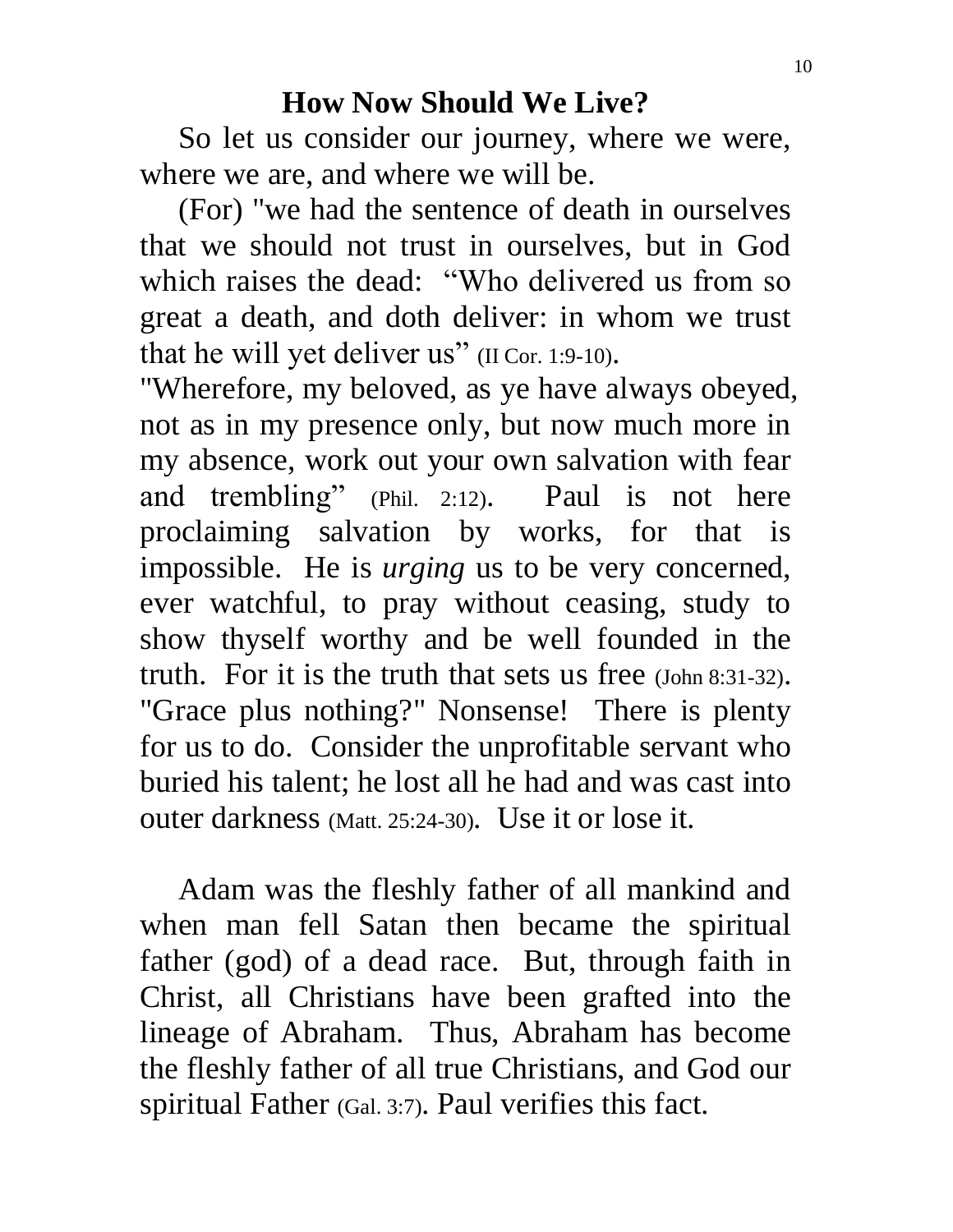"Know ye therefore that they which are of faith, the same are the children of Abraham" (Gal. 3:7).

 "For as many of you as have been baptized into Christ have put on Christ. "There is neither Jew nor Greek, there is neither bond nor free, there is neither male nor female: for ye are all one in Christ Jesus. "And if ye be Christ's, then are ye Abraham's seed, and heirs according to the promise" (Gal. 3:26-29).

 "Now we, brethren, as Isaac was, are the children of promise" (Gal. 4:28).

 "For as many as are led by the Spirit of God, they are the sons of God" (Rom. 8:14).

# **What have We Learned?**

1. Without the saving grace of Jesus Christ mankind is doomed. For it's His righteousness that saves us, not ours.

2. Jesus Christ is the only being in the entire universe that has prevailed to open the book of life (salvation).

3. Therefore, there is no other name by which man may be saved (Acts 4:12).

4. The law was never intended to save, but rather to teach us how to live, show us where we have failed, and our need for Christ.

5. The law is not sin; breaking the law is sin.

6. We are saved by following Him in baptism, which symbolizes the death, burial and resurrection of Jesus Christ, and is followed by the laying on of hands to receive the Holy Spirit.